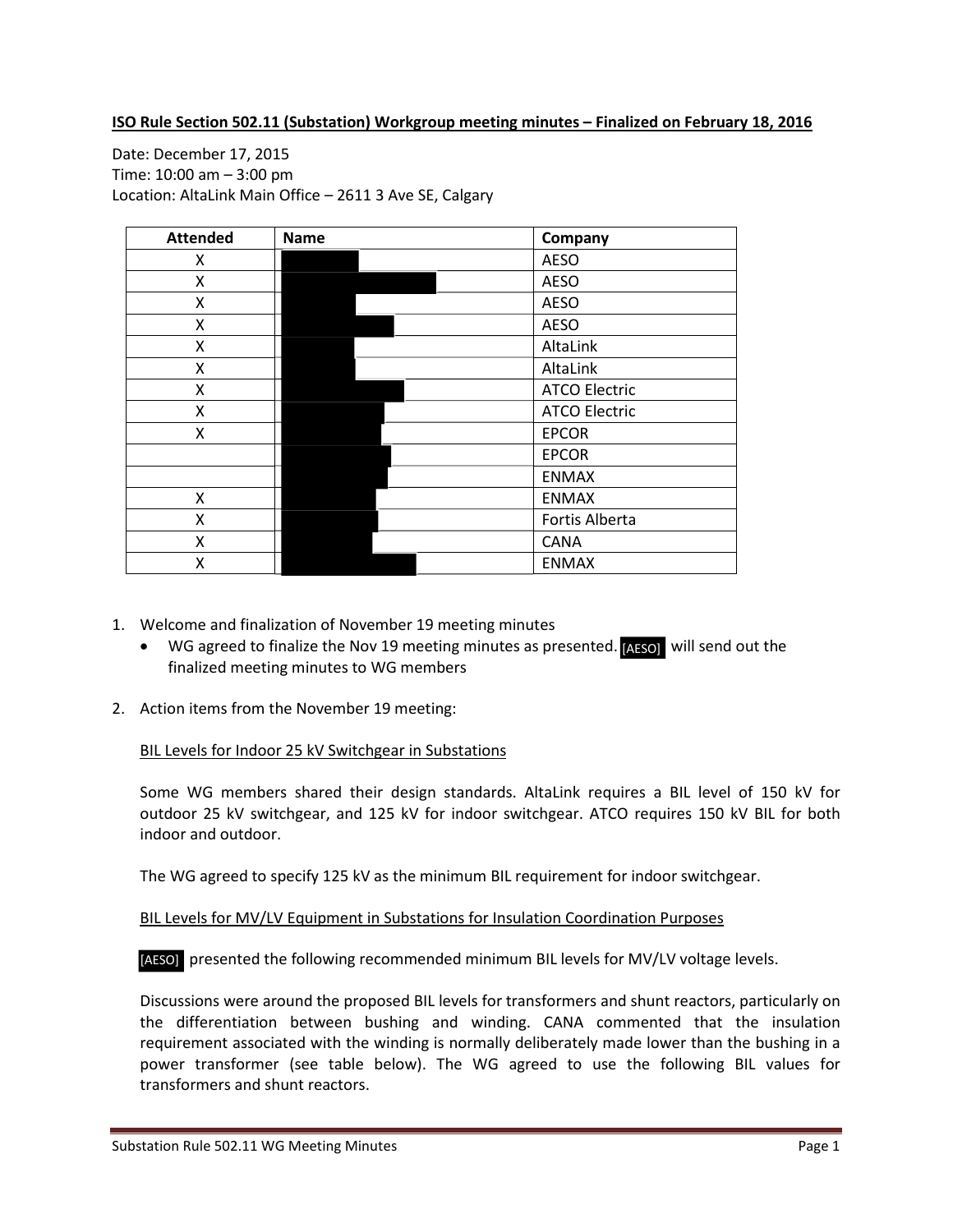| <b>Nominal Voltage Classification (kV rms)</b>      | 13.8 | 25  | 34.5 | 69  |
|-----------------------------------------------------|------|-----|------|-----|
| Circuit breakers                                    | 110  | 150 | 200  | 350 |
| Indoor switchgear                                   | 95   | 125 | 170  | 350 |
| Transformers, shunt reactors (with surge arresters) | 110  | 150 | 200  | 350 |
| All other equipment (CTs, PTs, busbars, etc.)       | 110  | 150 | 200  | 350 |

The WG agreed that the BIL levels for voltages below 13.8 kV should be dealt with on a case by case basis.

The WG agreed that the above table applies to both AIS and GIS equipment in a substation. WG agreed to use 125 kV as the minimum BIL for 25 kV indoor switchgear.

## Snow, Icing and Wind Limits

- AESO It appears that every TFO has differing values and methods in their design standards. Perhaps there is no need to include specific values for snow, icing and wind limits in the rule, other than stating that the substation owner shall consult with the incumbent TFO to use values consistent with the TFO's.
- CANA The research that CANA did suggests that coordination be always required between the owner and the TFO. As far as the rule is concerned, this means that TFOs must share data with the market participant(s).
- AltaLink We can't use the values for snow, icing and wind limits included in the 502.2 rule. For instance, the snow values in 502.2 are not applicable. AltaLink supports including this requirement in the Information Document, at least for Type 1 substations.
- ATCO ATCO supports to include numbers in the rule or ID to ensure no under-build or overbuild situations. ATCO is more concerned with over-build situations where facilities were built with unnecessarily too high standard.
- Fortis This requirement would imply that TFOs are obligated to share data with the designer on behalf of an ISD.
- AltaLink Perhaps we all send our design parameters and recommendations to the AESO to be included in the ID document. The parameters don't have to be identical for all TFOs.

# Action Item for All – Send the AESO with design parameters that may be included in the ID.

3. Discussion on what will be included in the substation rule 502.11

## Bus Layout

The AESO provided a PowerPoint presentation which presents typical bus layouts with questionnaire associated with each layout type. Discussions were carried out as the presentation went on. The agreements or suggestions by the WG are provided below in bullet form.

WG members generally commented that 502.11 should be focused primarily on the system reliability and functionality requirement, instead of nitty-gritty details (such as specific bus layout).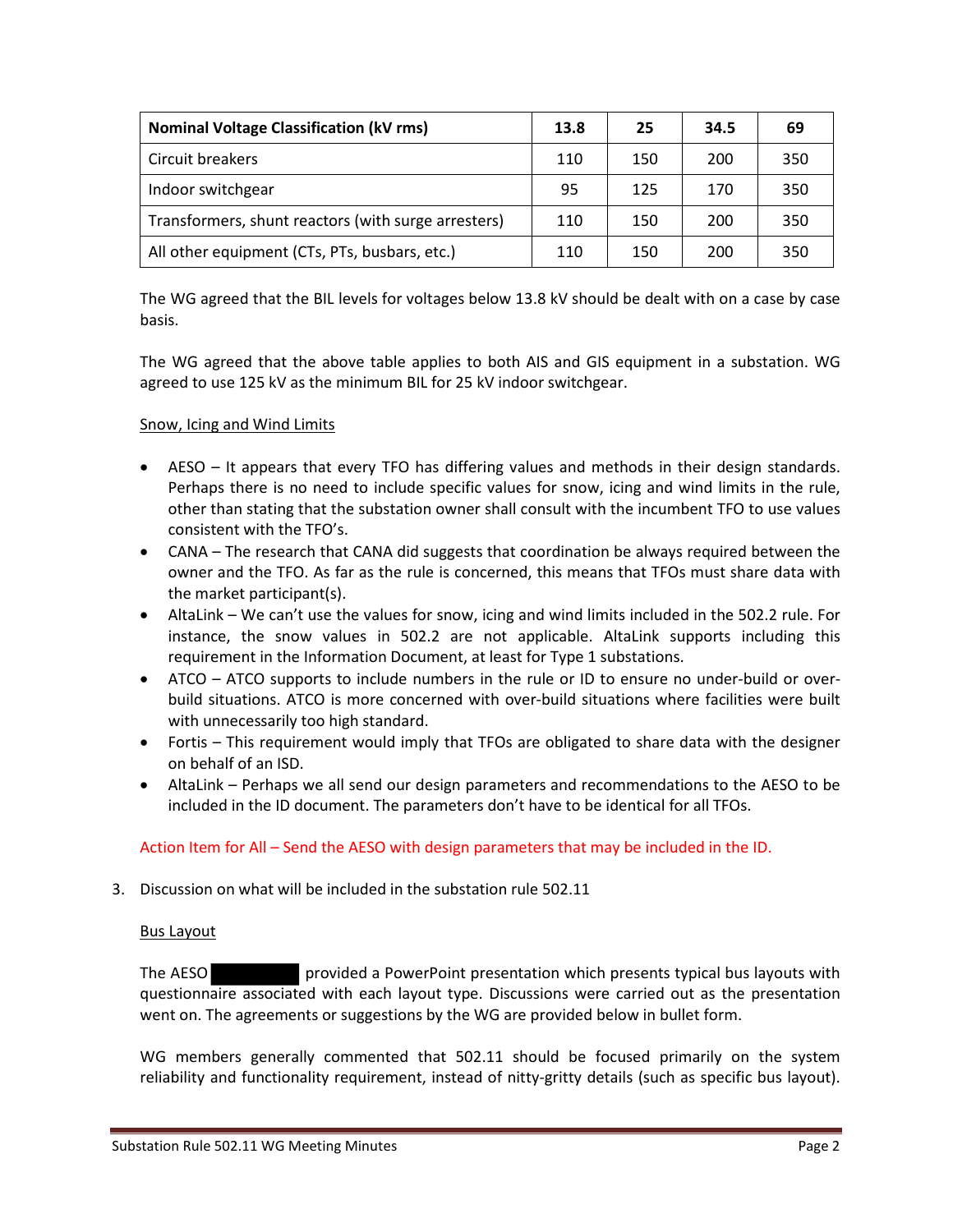The AESO is responsible for identifying the ultimate functionality requirements, and the owners are then required to figure out the best alternative(s) to meet these long term requirements.

All WG members agreed on the general principles defining a good bus layout:

- support and promote safety and reliability of the AIES system;
- provide maximum maintenance and operating flexibility; and
- be cost effective for current needs and future expansions.

WG members agreed that for all substations (including Type 1 and other substations), the following requirements apply. Note that the "element" refers to a breaker, transmission line, or a power transformer (excluding SS transformer).

- A faulted element must not result in the loss of an additional transformer element
- No additional elements be taken out of service to accommodate the maintenance of an element
- The ampacity of the terminal components connecting a transmission line or a transformer shall be no less than the rating of the line or the transformer
- The bus layout will be such that breaker failure should not trip all the circuits terminating at the same remote substation, or the same generating station
- When constructing an incomplete breaker-and-half or breaker-and-third diameter, disconnect switches should be installed to minimize outage time during the installation of the remaining breakers
- A ring configuration is acceptable with up to six (6) nodes.
- A disconnect device at the line side must be installed for each transmission line, power transformer and/or generator connection
- Whereas an autotransformer is present to bridge two or more transmission voltage levels (500, 240 or 138 kV), failure of the autotransformer shall not result in the tripping of more than 4 circuit breakers. This determines if a breaker in series of the autotransformers is required. If a breaker is required but not installed initially, provision for a future breaker must be made
- The following minimum bus continuous current ratings (A) be required

| Component                                         | 138/144 kV | 240/260 kV | 500 kV |
|---------------------------------------------------|------------|------------|--------|
| Main bus $1$                                      | 1,200      | 3,000      | 4,000  |
| Cross Bus <sup>2</sup>                            | 600        | 2,000      | 3,000  |
| Feeder <sup>3</sup> or Line terminal <sup>4</sup> | 600        | 2,000      | 3,000  |

includes all sections of a ring bus scheme, or each bus section of a simple bus, a breakerand-half or a breaker-and-third scheme

- <sup>2</sup> includes diameter sections of breaker-and-half or breaker-and-third schemes
- includes all equipment from the connection at the low voltage bus to the riser pole
- includes all equipment and conductor from the transmission line to the line breakers
- WG members suggest that in the accompanying ID document, examples be included to show the typical bus layouts, including simple bus, double bus, ring bus, breaker-and-half and breakerand-third configurations. The ID can also elaborate on the pros and cons of each bus configuration